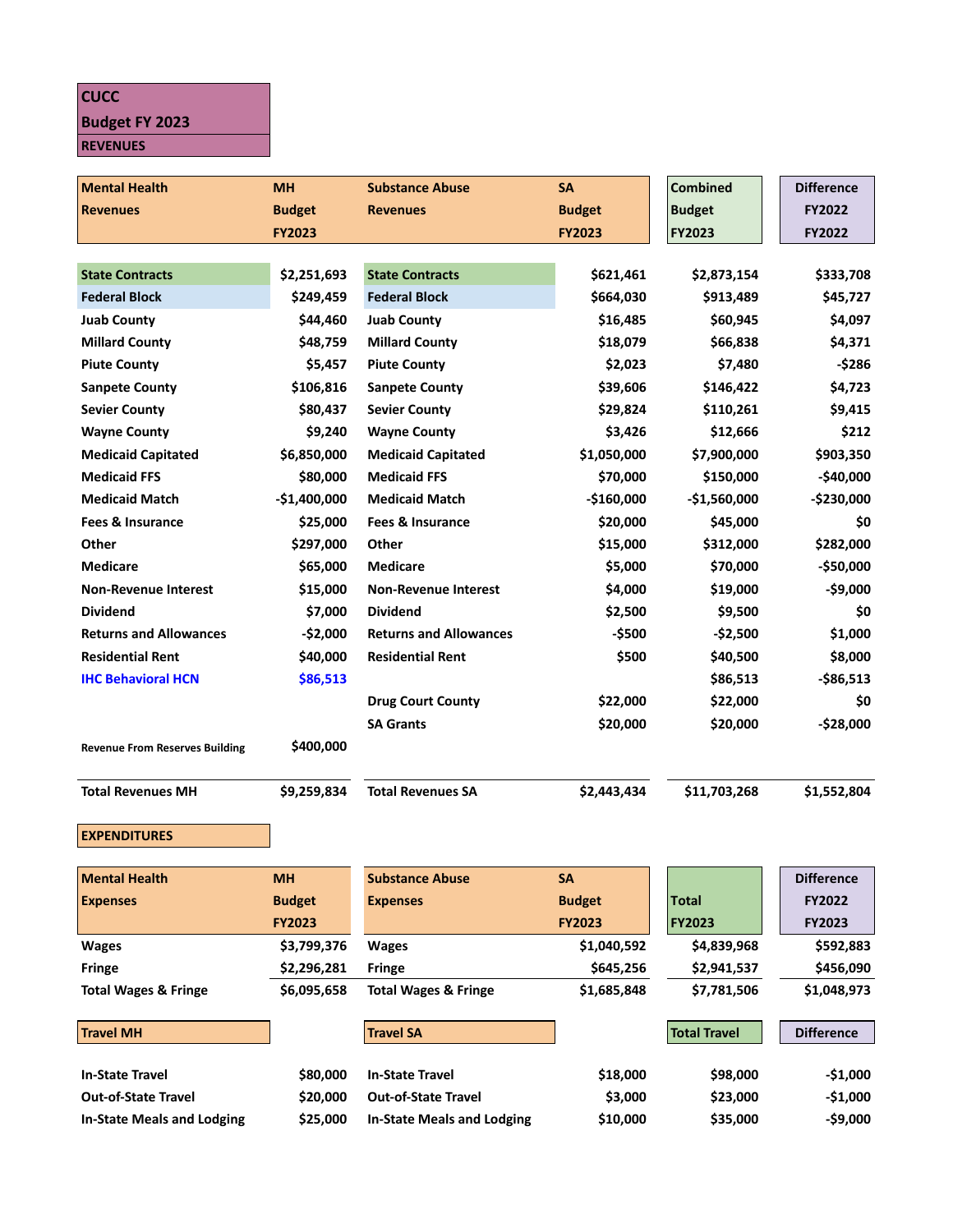| <b>Out-of-State Meals &amp; Lodging</b> | \$14,000  | <b>Out-of-State Meals &amp; Lodging</b> | \$2,800  | \$16,800             | \$0               |
|-----------------------------------------|-----------|-----------------------------------------|----------|----------------------|-------------------|
| <b>Board Members</b>                    | \$25,000  | <b>Board Members</b>                    | \$3,500  | \$28,500             | $-$1,500$         |
| <b>Vehicle Expense</b>                  | \$80,000  | <b>Vehicle Expense</b>                  | \$25,000 | \$105,000            | \$55,000          |
| <b>Client Transportation</b>            | \$20,000  |                                         |          | \$20,000             | $-$ \$8,000       |
| <b>Total Travel</b>                     | \$264,000 | <b>Total Travel</b>                     | \$62,300 | \$326,300            | \$34,500          |
| <b>Current Expense MH</b>               |           | <b>Current Expense SA</b>               |          | <b>Total Expense</b> | <b>Difference</b> |
|                                         |           |                                         |          |                      |                   |
| <b>Office Supplies</b>                  | \$22,392  | <b>Office Supplies</b>                  | \$5,000  | \$27,392             | $-$2,000$         |
| <b>Postage &amp; Mailing</b>            | \$2,800   | <b>Postage &amp; Mailing</b>            | \$400    | \$3,200              | $-$100$           |
| Printing                                | \$4,000   | Printing                                | \$500    | \$4,500              | \$0               |
| <b>Telephone</b>                        | \$60,000  | <b>Telephone</b>                        | \$10,000 | \$70,000             | $-$5,000$         |
| Subs/Pubs/Books                         | \$2,500   | Subs/Pubs/Books                         | \$2,000  | \$4,500              | \$500             |
| <b>Association Dues</b>                 | \$16,000  | <b>Association Dues</b>                 | \$3,000  | \$19,000             | -\$500            |
| Rent                                    | \$70,000  | Rent                                    | \$17,000 | \$87,000             | \$11,000          |
| <b>Utilities</b>                        | \$56,000  | <b>Utilities</b>                        | \$18,500 | \$74,500             | -\$4,000          |
| Misc. Expense                           | \$13,000  | Misc. Expense                           | \$5,000  | \$18,000             | \$0               |
| <b>Advertising</b>                      | \$3,000   | <b>Advertising</b>                      | \$800    | \$3,800              | $-53,200$         |
| <b>Repairs and Services</b>             | \$40,000  | <b>Repairs and Services</b>             | \$10,000 | \$50,000             | $-$5,000$         |
| Insurance                               | \$119,000 | Insurance                               | \$36,000 | \$155,000            | \$3,000           |
| Contractual                             | \$222,000 | Contractual                             | \$64,000 | \$286,000            | \$7,000           |
| <b>Conference and Workshop</b>          | \$22,000  | <b>Conference and Workshop</b>          | \$5,000  | \$27,000             | $-$10,000$        |
| <b>Youth Client Expense</b>             | \$5,000   | <b>Youth Client Expense</b>             | \$1,500  | \$6,500              | \$0               |
| JRI                                     | \$1,000   | <b>JRI</b>                              | \$5,000  | \$6,000              | $-$19,000$        |
| <b>Adult Client Expense</b>             | \$13,000  | <b>Adult Client Expense</b>             | \$8,000  | \$21,000             | \$3,500           |
| <b>Operation Expense</b>                | \$85,000  | <b>Operation Expense</b>                | \$22,000 | \$107,000            | \$52,000          |
| <b>Health Incentives</b>                | \$4,000   | <b>Health Incentives</b>                | \$1,200  | \$5,200              | \$0               |
| <b>Bank Charges</b>                     | \$6,500   | <b>Bank Charges</b>                     | \$1,400  | \$7,900              | \$0               |
| <b>Credit Card Expense</b>              | \$3,000   | <b>Credit Card Expense</b>              | \$2,000  | \$5,000              | \$0               |
| <b>Non-Covered Meals</b>                | \$43,000  | <b>Non-Covered Meals</b>                | \$12,000 | \$55,000             | \$0               |
| Residential                             | \$12,000  | Residential                             | \$4,000  | \$16,000             | \$2,000           |
| <b>Rx/Medical Supplies</b>              | \$8,000   | <b>Rx/Medical Supplies</b>              | \$1,000  | \$9,000              | -\$4,500          |
| <b>Education Assistance</b>             | \$30,000  | <b>Education Assistance</b>             | \$10,000 | \$40,000             | $-$5,000$         |
| <b>Inpatient Medicaid</b>               | \$900,000 |                                         |          | \$900,000            | -\$90,000         |
| <b>Inpatient Other</b>                  | \$10,000  |                                         |          | \$10,000             | \$0               |
| <b>Emerg./Observation/Supplies</b>      | \$1,500   |                                         |          | \$1,500              | \$0               |
| <b>Individual Skills Development</b>    | \$500     |                                         |          | \$500                | -\$300            |
| <b>Respite Care</b>                     | \$500     |                                         |          | \$500                | \$0               |
| <b>Skill Development</b>                | \$1,000   |                                         |          | \$1,000              | \$0               |
| <b>Sanpete Behavioral HCN</b>           | \$86,513  |                                         |          | \$86,513             | $-$86,513$        |
| <b>Professional Supplies</b>            | \$1,000   |                                         |          | \$1,000              | \$0               |
|                                         |           | Prevention                              | \$17,000 | \$18,000             | $-$3,000$         |
|                                         |           | <b>PFS</b>                              | \$40,000 | \$40,000             | \$37,000          |
|                                         |           | <b>Project Graduation</b>               | \$2,200  | \$2,200              | \$0               |
|                                         |           | <b>Opiod MAT</b>                        | \$12,750 | \$12,750             | \$0               |
|                                         |           | <b>SA Residential</b>                   | \$97,992 | \$97,992             | $-$2,008$         |
|                                         |           | <b>Drug Court</b>                       | \$30,000 | \$30,000             | $-$10,000$        |